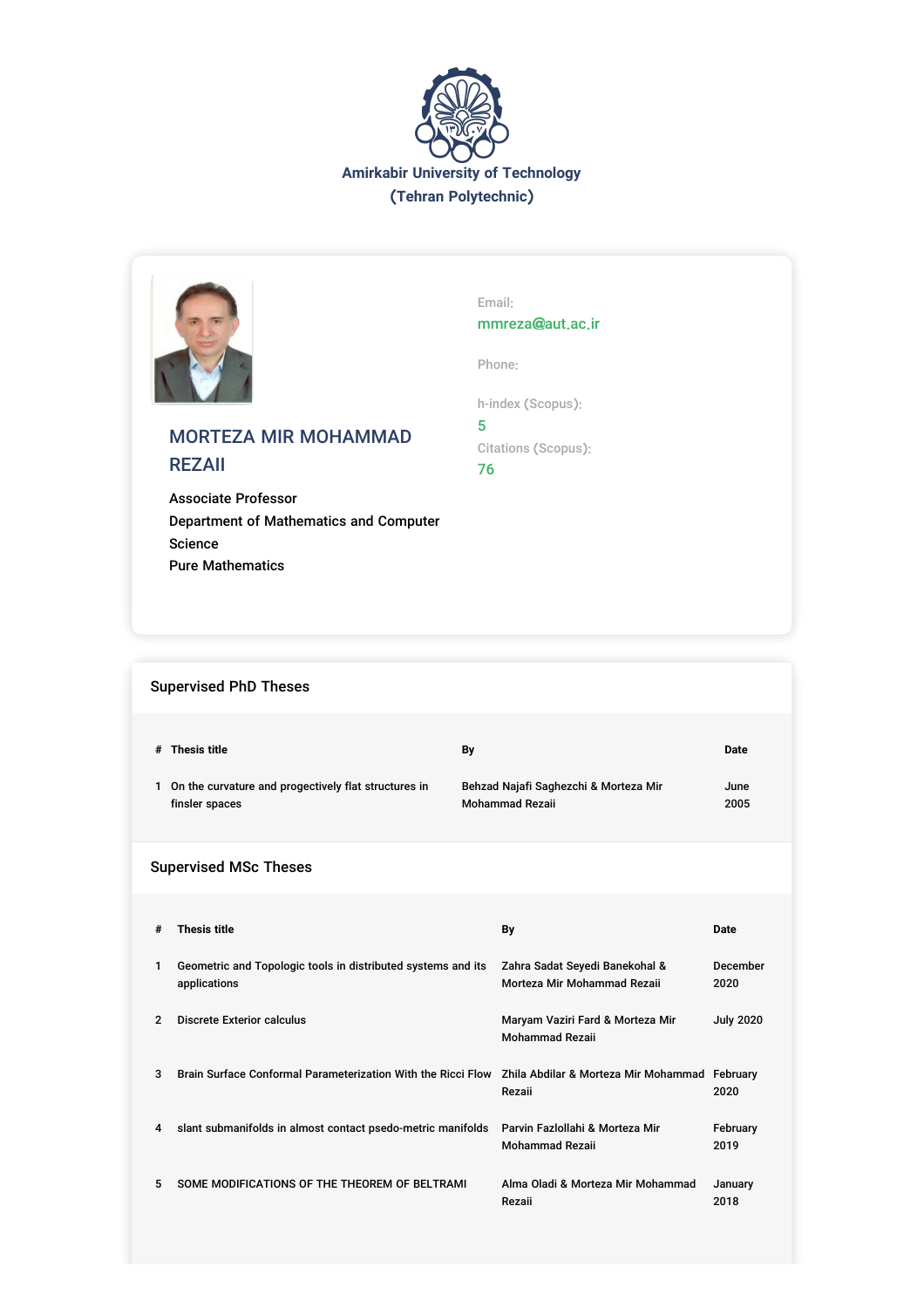| 6  | projective and convex structures on Manifolds                                                   | Fatemeh Tahami & Morteza Mir<br><b>Mohammad Rezaii</b>        | October<br>2017        |
|----|-------------------------------------------------------------------------------------------------|---------------------------------------------------------------|------------------------|
| 7  | Minimal Surfaces Geometry and their applications                                                | Sara Mirzadeh & Morteza Mir<br><b>Mohammad Rezaii</b>         | <b>October</b><br>2016 |
| 8  | Fractal Geometry and their applications                                                         | Marzieh Zandi Lak & Morteza Mir<br><b>Mohammad Rezaii</b>     | <b>October</b><br>2016 |
| 9  | Curvature properties and Ricci solitons of Lorentzian pr-<br>waves manifolds                    | Hanie Rahmani Varnamkhasti &<br>Morteza Mir Mohammad Rezaii   | October<br>2015        |
|    | 10 Medial Axis in Non-Euclidean Space                                                           | Kazhal Eybpoosh & Morteza Mir<br><b>Mohammad Rezaii</b>       | September<br>2015      |
| 11 | 3d hyperbolic voronoi diagrams                                                                  | Jalal Sattari & Morteza Mir Mohammad<br>Rezaii                | October<br>2014        |
|    | 12 nots on contact ricci solitons                                                               | Mozhde Aliakbari & Morteza Mir<br><b>Mohammad Rezaii</b>      | <b>October</b><br>2014 |
|    | 13 ALMOST CONTACT 3-MANIFOLDS AND RICCI SOLITONS                                                | Neda Karimian Rizi & Morteza Mir<br><b>Mohammad Rezaii</b>    | <b>October</b><br>2014 |
|    | 14 FINSLER CONFORMAL LICHNEROWICZ-OBATA CONJECTURE                                              | Mahdi Ahmadi & Morteza Mir<br><b>Mohammad Rezaii</b>          | October<br>2013        |
|    | 15 Infinite-dimensional second order ordinary differential<br>equations via TTM                 | Vahid Habibinasab & Morteza Mir<br><b>Mohammad Rezaii</b>     | <b>October</b><br>2013 |
|    | 16 Projective Metrizability and Formal Integrability                                            | Saeede Salimi & Morteza Mir<br><b>Mohammad Rezaii</b>         | October<br>2013        |
|    |                                                                                                 |                                                               |                        |
|    | 17 3- Sasakian manifolds, 3-cosymplectic manifolds and Darboux<br>theorem                       | Mehrnoush Zandi & Morteza Mir<br><b>Mohammad Rezaii</b>       | September<br>2013      |
|    | 18 Kahler contact distributions                                                                 | Fatemeh Babaei & Morteza Mir<br><b>Mohammad Rezaii</b>        | <b>October</b><br>2012 |
|    | 19 Contact pseudo metric manifolds                                                              | Esmail Nazari & Morteza Mir<br><b>Mohammad Rezaii</b>         | September<br>2012      |
|    | 20 Metrizability of connectionon two manifols                                                   | Sayed Mehde Kazeme Torbaghan &<br>Morteza Mir Mohammad Rezaii | October<br>2011        |
|    | 21 Finsler metrics of nonzero sectional flag curvature                                          | Amir Baghban & Morteza Mir<br><b>Mohammad Rezaii</b>          | October<br>2011        |
|    | 22 The euler lagrange PDE and finsler metrizability                                             | Mirzeynal Pashaei & Morteza Mir<br><b>Mohammad Rezaii</b>     | October<br>2011        |
|    | 23 Lagrangians adapted to submersions and foliations                                            | Hossein Mahmoodzadeh & Morteza Mir<br><b>Mohammad Rezaii</b>  | January<br>2011        |
|    | 24 The first eigenvalue of the p-laplacian on compact manifold<br>with positive ricci curvature | Hazhier Khalvati & Morteza Mir<br><b>Mohammad Rezaii</b>      | <b>October</b><br>2010 |
|    | 25 The vranceanu connection on riemannian and finslerian<br>manifolds                           | Neda Shojaee & Morteza Mir<br><b>Mohammad Rezaii</b>          | October<br>2010        |
|    | 26 On the fandamental formulas of complex finsler submanifolds Seyedmohammadreza Hashemi &      | Morteza Mir Mohammad Rezaii                                   | May 2010               |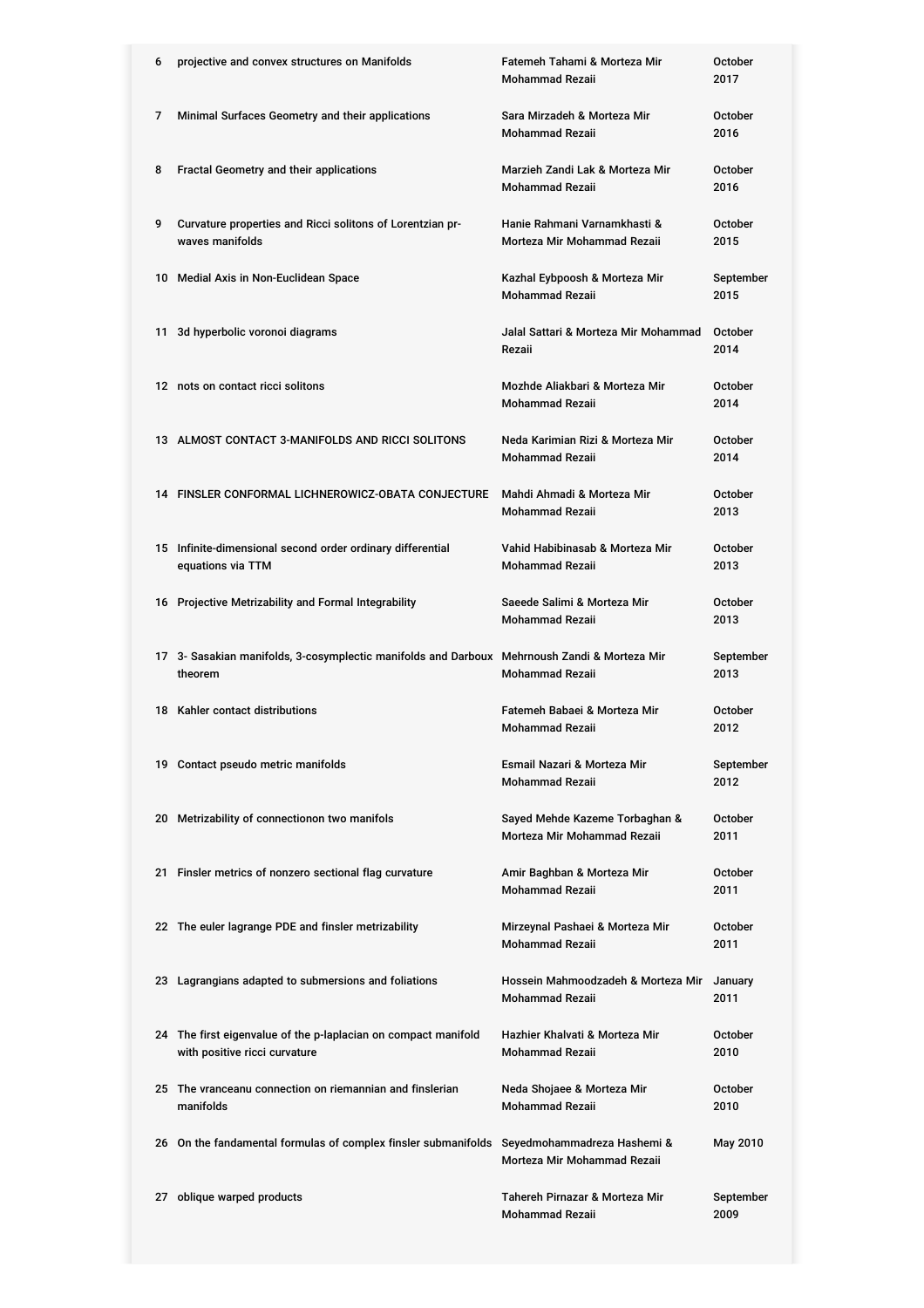|              | 28 finsler geometry and natural foliations on thetangent bundle                                | Fatemeh Ahangari & Morteza Mir<br><b>Mohammad Rezaii</b>      | August<br>2009          |
|--------------|------------------------------------------------------------------------------------------------|---------------------------------------------------------------|-------------------------|
|              | 29 product of Topological spaces                                                               | Hosein Mohades & Morteza Mir<br><b>Mohammad Rezaii</b>        | February<br>2009        |
|              | 30 Classification of Bursting Mappings                                                         | Sajedeh Torabi & Morteza Mir<br><b>Mohammad Rezaii</b>        | December<br>2007        |
|              | 31 ON GEOMETRIC VECTOR FIELDS OF MINKOWSKI SPACES<br>AND THEIR APPLICATIONS                    | Mosayeb Zohrehvand & Morteza Mir<br><b>Mohammad Rezaii</b>    | November<br>2007        |
|              | 32 THE STRUCTURE EQUATION AND DIFFERENT TENSORS ON<br><b>COMPLEX FINSLER MANIFALDS</b>         | Hamed Faraji & Morteza Mir<br><b>Mohammad Rezaii</b>          | October<br>2007         |
|              | 33 On the discrete Conley index in the invariant subspace                                      | Razieh Heidari & Morteza Mir<br><b>Mohammad Rezaii</b>        | September<br>2007       |
|              | 34 THE DIRAC OPERATOR AN SYMPLETIC SPINORS                                                     | Hamid Hosseinloo & Morteza Mir<br><b>Mohammad Rezaii</b>      | December<br>2006        |
|              | 35 SUPER METRICS AND SUPER CONNECTIONS AND THEIR<br>RELATION WITH SPLITTING SUPER MANIFOLDS    | Sadegh Azarmi & Morteza Mir<br><b>Mohammad Rezaii</b>         | October<br>2006         |
|              | 36 FINSLER GEOMETRY ON COPLEM VECTOR BUNDLES                                                   | Alireza Amiri Beirami & Morteza Mir<br><b>Mohammad Rezaii</b> | October<br>2006         |
|              | 37 Symnetric Submanifolds of Symmetric spaces                                                  | Ahmad Hosseini & Morteza Mir<br><b>Mohammad Rezaii</b>        | December<br>2005        |
|              | 38 Generilozed connections on a vector bundles map                                             | Meysam Baniasadi Moghaddam &<br>Morteza Mir Mohammad Rezaii   | December<br>2005        |
|              | 39 Qutient rings of a continuse functions ring                                                 | Massomeh Eetebar & Morteza Mir<br><b>Mohammad Rezaii</b>      | September<br>2005       |
|              | 40 new developments in the theory of artin,s braid groups                                      | Azita Shaaban & Morteza Mir<br><b>Mohammad Rezaii</b>         | February<br>2005        |
|              | 41 A new aproach to generalized Berwald manifolds                                              | Mansoor Barzegari & Morteza Mir<br>Mohammad Rezaii            | November<br>2004        |
|              | 42 Lusternik- schnirelman for subspaces                                                        | Mahdi Ali Akbary & Morteza Mir<br><b>Mohammad Rezaii</b>      | September<br>2004       |
|              | 43 Finsler Manifolds with nonpositive flag curvature                                           | Manoocher Ghaleby Hajivand &<br>Morteza Mir Mohammad Rezaii   | September<br>2004       |
|              | 44 An introduction to some applications of lie algebra<br>ghomology in mathematics and physics | Narghes Nassaji & Morteza Mir<br><b>Mohammad Rezaii</b>       | <b>November</b><br>2003 |
|              | 45 Applicition of conley index                                                                 | Ali Morrovvat Poor & Morteza Mir<br>Mohammad Rezaii           | September<br>2003       |
| <b>Books</b> |                                                                                                |                                                               |                         |
|              |                                                                                                |                                                               |                         |

**# Title Author(s) Publisher**

**Portal Records**

**country**

**publication version**

**date**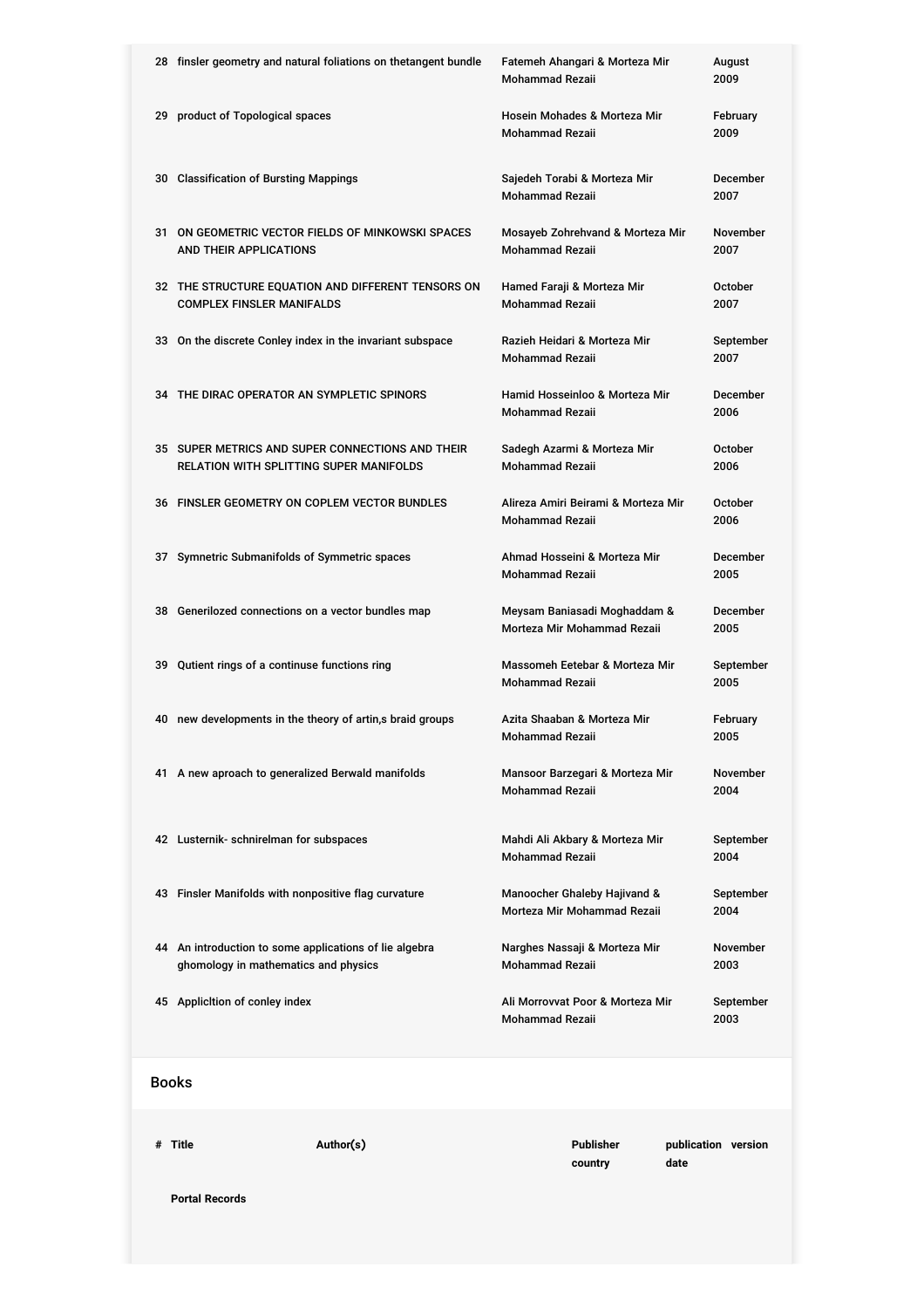|   | An Introduction to          | Behzad Najafi Saghezchi, Morteza Mir        | Iran (Islamic | June 2021 2 |   |
|---|-----------------------------|---------------------------------------------|---------------|-------------|---|
|   | <b>Geometry of Manifold</b> | Mohammad Rezaii, Ali Sadeghi                | Republic of)  |             |   |
|   |                             |                                             |               |             |   |
|   | 2 Introduction to Geometry  | Behzad Nagafi, Morteza Mir Mohammad Rezaii, | Iran (Islamic | August      | 1 |
|   | of Manifolds                | . A.Sadeghi                                 | Republic of)  | 2011        |   |
|   |                             |                                             |               |             |   |
| 3 | An introduction to          | Morteza Mir Mohammad Rezaii, Behzad Najafi  | Iran (Islamic | April 2005  | 1 |
|   | geometry of manifold        | Saghezchi, [en-name N/A]                    | Republic of)  |             |   |

Journal Papers

**Portal Records**

- **1** Zahra Pirbodaghi, Morteza Mir Mohammad Rezaii, "Vanishing theorems on K¨ahler Lie algebroids", INTERNATIONAL JOURNAL OF GEOMETRIC METHODS IN MODERN PHYSICS, May 2020 Vol. Vol. 17, No. 4 (2020, Num. 17, Page 1- 17, May 2020,
- **2** Zahra Pirbodaghi, Morteza Mir Mohammad Rezaii, "Forms and Chern Classes on Hermitian Lie Algebroids", BULLETIN OF THE IRANIAN MATHEMATICAL SOCIETY, May 2020 Vol. 29, Num. 71, Page 1-19, May 2020,
- **3** Seyed Mehdi Kazemi, Morteza Mir Mohammad Rezaii, "WARPED PRODUCT BIHARMONIC AND SEMI-CONFORMAL MAPS", MATHEMATICAL REPORTS, January 2020 Vol. 21, Num. 71, Page 441-450, January 2020,
- **4** Zahra Pirbodaghi, Morteza Mir Mohammad Rezaii, Seyed Mehdi Kazemi Torbaghan, "Stability of Harmonic Maps", Mathematics, June 2018 Vol. 6, Num. 0, Page 94-107, June 2018,
- **5** M..Khameforoush Yazdi, Y.Alipour Fakhri, Morteza Mir Mohammad Rezaii, "EINSTEIN METRICS ON WARPED PRODUCT FINSLER SPACES", Acta Mathematica Academiae Paedagogicae Nyiregyhaziensis-Open, May 2018 Vol. 33, Num. 0, Page 373-385, May 2018,
- **6** Seyed Mehdi Kazemi Torbaghan, Morteza Mir Mohammad Rezaii, "STABILITY OF F-BIHARMONIC MAPS", BULLETIN OF THE IRANIAN MATHEMATICAL SOCIETY, March 2018 Vol. 43, Num. 6, Page 1657-1669, March 2018,
- **7** M.Khamefroush Yazdi, Yousef Fakhri, Morteza Mir Mohammad Rezaii, "On warped Finslerian gradient Ricci soliton", PUBLICATIONES MATHEMATICAE-DEBRECEN, November 2017 Vol. 91, Num. 3, Page 309-319, November 2017,
- **8** Seyed Mehdi Kazemi Torbaghan, Morteza Mir Mohammad Rezaii, "f-HARMONIC MAPS FROM FINSLER MANIFOLDS", Bulletin of Mathematical Analysis and Applications, September 2017 Vol. 9, Num. 1, Page 19-30, September 2017,
- **9** Neda Shojaee, Morteza Mir Mohammad Rezaii, "Harmonic vector fields on a weighted Riemannian manifold arising from a Finsler structure", Advances in Pure and Applied Mathematics, September 2017 Vol. 0, Num. 0, Page 1-11, September 2017,
- **10** Seyed Mehdi Kazemi Torbaghan, Morteza Mir Mohammad Rezaii, "F -Harmonic Maps between Doubly Warped Product Manifolds", Mathematics, April 2017 Vol. 5, Num. 2, Page 1-13, April 2017,
- **11** Behroz Bidabad, Morteza Mir Mohammad Rezaii, M. Zohrehvand, "On Infinitesimal projective transformation of the tangent bundle with the complete lift of a Finsler metric", Journal of the Indonesian Mathematical Society, April 2017 Vol. 23, Num. 1, Page 1-12, April 2017,
- **12** Neda Shojaee, Morteza Mir Mohammad Rezaii, "On the gradient flows on Finsler manifolds", INTERNATIONAL JOURNAL OF MATHEMATICS, February 2017 Vol. 26, Num. 165011, Page 1-19, February 2017,
- **13** Fakhteh Hesamifard, Morteza Mir Mohammad Rezaii, "Evolution of the Robertson-Walker metric under 2-loop re normalization group flow", INTERNATIONAL JOURNAL OF MODERN PHYSICS A, February 2017 Vol. 26, Num. 3, Page 1-14, February 2017,
- **14** Neda Shojaee, Morteza Mir Mohammad Rezaii, "On the con-formal scalar curvature equations on Finsler manifolds", INTERNATIONAL JOURNAL OF GEOMETRIC METHODS IN MODERN PHYSICS, February 2017 Vol. 14, Num. 14, Page 1-14, February 2017,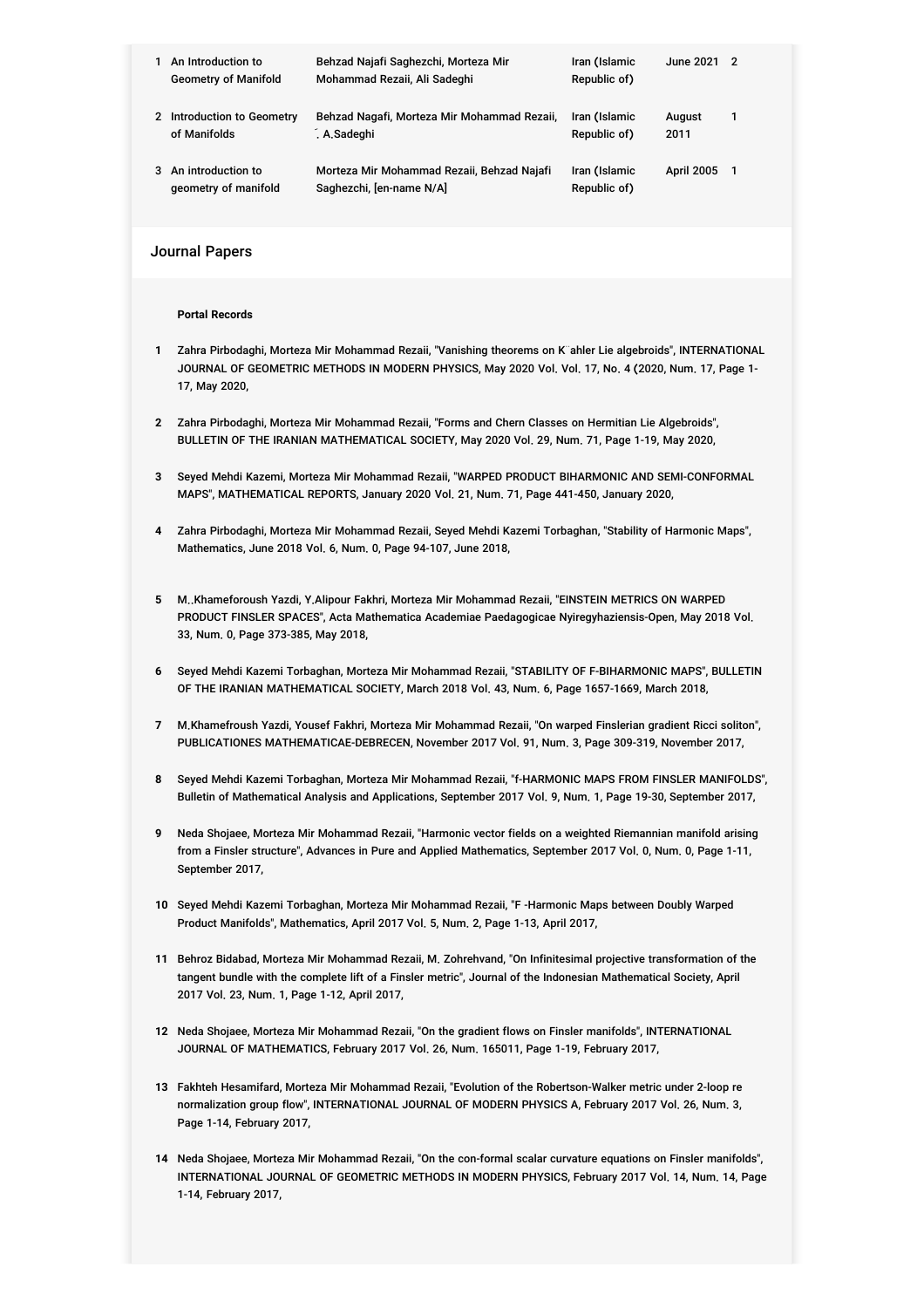- **15** Zahra Pirbodaghi, Morteza Mir Mohammad Rezaii, "Metrizability problem for spray on Lie algebroid", INTERNATIONAL JOURNAL OF GEOMETRIC METHODS IN MODERN PHYSICS, December 2016 Vol. 13, Num. 0, Page 0-0, December 2016,
- **16** Morteza Mir Mohammad Rezaii, Mehrnoush Zandi, "Invariant structures and gauge transformation of almost contact metric manifolds", TURKISH JOURNAL OF MATHEMATICS, September 2016 Vol. 57, Num. 2, Page 1-9, September 2016,
- **17** Fakhteh Hesamifard, Morteza Mir Mohammad Rezaii, "Tow-loop re normalization group flow for Lorentzian manifolds", JOURNAL OF NEUROSURGERY, March 2016 Vol. 57, Num. 2, Page 1-11, March 2016,
- **18** Hassan Attarchi, Morteza Mir Mohammad Rezaii, "CARTAN SPACES AND NATURAL FOLIATIONS ON THE COTANGANT BUNDLE", INTERNATIONAL JOURNAL OF GEOMETRIC METHODS IN MODERN PHYSICS, January 2013 Vol. 10, Num. 3, Page 1-14, January 2013,
- **19** Abolghasem Laleh, Morteza Mir Mohammad Rezaii, Fatemeh Ahangari, "Identification of Riemannian Foliation on the Tangent Bundle Via SODE Structure", BULLETIN OF THE IRANIAN MATHEMATICAL SOCIETY, January 2013 Vol. 38, Num. 3, Page 669-688, January 2013,
- **20** Mosayeb Zohrehvand, Morteza Mir Mohammad Rezaii, "On thenon-Riemannian quantity H of (?, ?)-metric", DIFFERENTIAL GEOMETRY AND ITS APPLICATIONS, July 2012 Vol. 1, Num. 30, Page 392-404, July 2012,
- **21** Ataabak Baagherzadeh Hushmandi, Morteza Mir Mohammad Rezaii, "On the curvature of warped product Finsler spaces and Laplacian the Sasaki-Finsler metrics", JOURNAL OF GEOMETRY AND PHYSICS, June 2012 Vol. 3, Num. 62, Page 2077-2098, June 2012,
- **22** Abolghasem Laleh, Morteza Mir Mohammad Rezaii, Ataabak Baagherzadeh Hushmandi, "TOTALLY GEODESIC SUBMAIFOLDS OF GL\_ MANIFOLDS", INTERNATIONAL JOURNAL OF GEOMETRIC METHODS IN MODERN PHYSICS, February 2012 Vol. 9, Num. 1, Page 1-21, February 2012,
- **23** Ataabak Baagherzadeh Hushmandi, Morteza Mir Mohammad Rezaii, "On Warped Product Finsler Spaces of Landsberg Type", JOURNAL OF MATHEMATICAL PHYSICS, September 2011 Vol. 52, Num. 9, Page 1-17, September 2011,
- **24** Morteza Mir Mohammad Rezaii, Alipour-Fakhri, "ON PROJECTIVELY RELATED WARPED PRODUCT FINSLER MANIFOLDS", INTERNATIONAL JOURNAL OF GEOMETRIC METHODS IN MODERN PHYSICS, July 2011 Vol. 8, Num. 4, Page 0-0, July 2011,
- **25** Hassan Attarchi, Behroz Bidabad, Morteza Mir Mohammad Rezaii, "A NOVEL NAVIGATION METHOD FOR PURSING A MOVING TARGET", Iranian Journal of Science & Technology, May 2011 Vol. 34, Num. 4, Page 313-320, May 2011,
- **26** Mosayeb Zohrehvand, Morteza Mir Mohammad Rezaii, "On projectively related of two special classses of ( alpha , beta)-metrics", DIFFERENTIAL GEOMETRY AND ITS APPLICATIONS, May 2011 Vol. 1, Num. 54, Page 1-10, May 2011,
- **27** Zahra Nilforoushan, Ali Mohades Khorasani, Morteza Mir Mohammad Rezaii, A. Laleh, "3D hyperbolic Voronoi diagrams", COMPUTER-AIDED DESIGN, September 2010 Vol. 42, Num. 9, Page 759-767, September 2010,
- **28** Mehdi Ali Akbari, [en-name N/A], Masoud Pourmahdian, Morteza Mir Mohammad Rezaii, "The Space of Formal Balls and Models of Quasi-Metric Spaces", , April 2009 Vol. , Num. 19, Page 0-0, April 2009,
- **29** Zahra Nilforoushan, Ali Mohades Khorasani, Morteza Mir Mohammad Rezaii, "Hyperbolic Voronoi Diagram of Circle", Amirkabir International Journal of Electrical and Electronics Engineering, April 2009 Vol. 70, Num. 1, Page 1-9, April 2009,
- **30** Zahra Nilforoushan, Ali Mohades Khorasani, [en-name N/A], Morteza Mir Mohammad Rezaii, "Voronoi Diagram in 3-D Hyperbolic Space", , October 2006 Vol. , Num. 1, Page 0-0, October 2006,
- **31** Morteza Mir Mohammad Rezaii, Mansoor Barzegari, "Generalization of Hashiguchi- Ichijyos Theorems to Wagner Type Manifolds", , May 2006 Vol. , Num. , Page 0-0, May 2006,
- **32** Morteza Mir Mohammad Rezaii, Behzad Najafi Saghezchi, [en-name N/A], "Finsler Structure on the Tangent Supermanifold", , April 2006 Vol. , Num. 1, Page 0-0, April 2006,
- **33** Morteza Mir Mohammad Rezaii, "On a Class of Conformally Invariant Horizontal Endomorphisms", , January 2006 Vol. , Num. 1, Page 0-0, January 2006,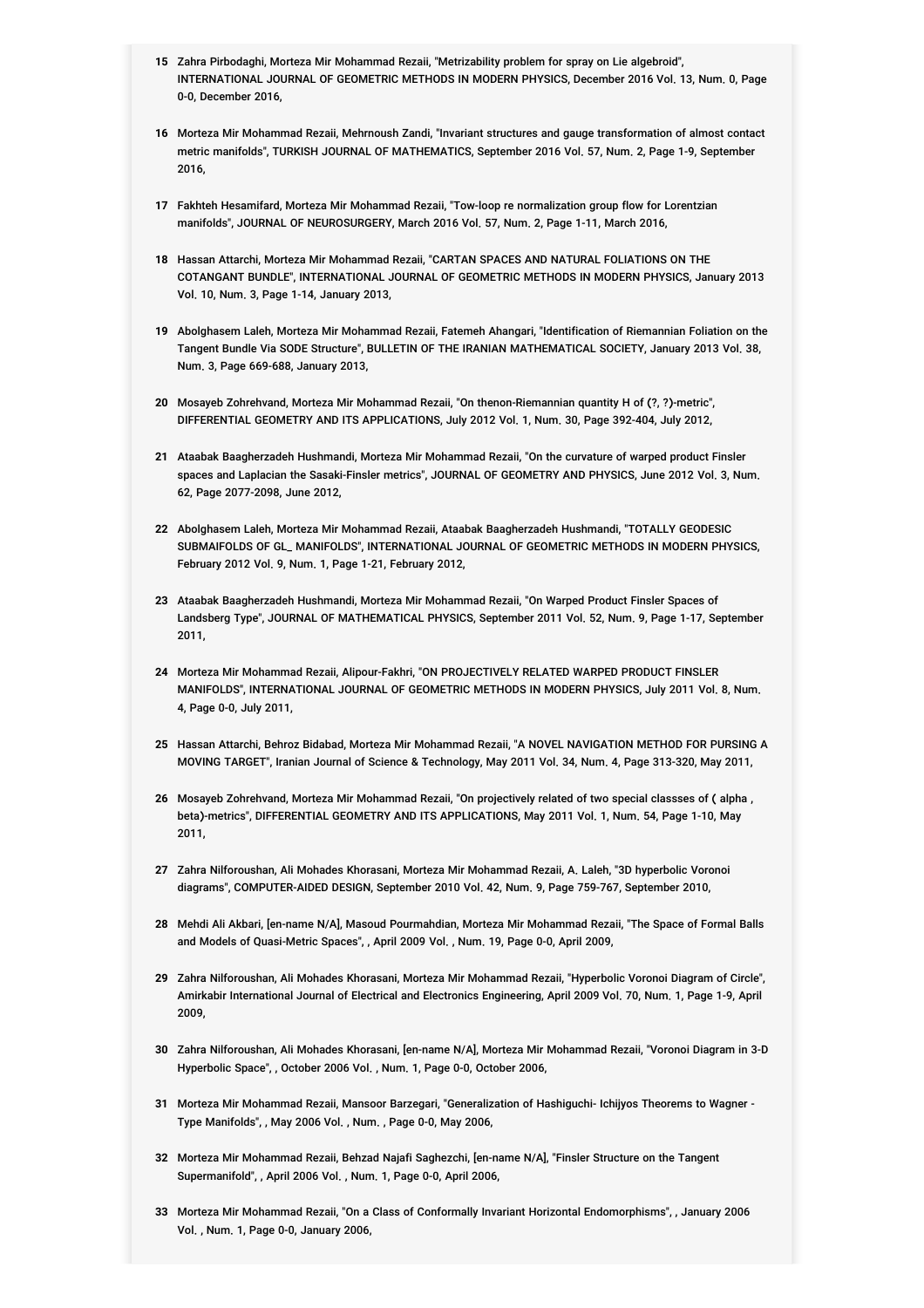- **34** Behzad Najafi Saghezchi, Akbar Tayebi Damnab, Morteza Mir Mohammad Rezaii, "On general relatively isotropic Lcurvature finsler metrics", , November 2005 Vol. , Num. 0, Page 0-0, November 2005,
- **35** Behzad Najafi Saghezchi, Akbar Tayebi Damnab, Morteza Mir Mohammad Rezaii, "On General Relatively Isotropic Mean Landsberg Metrics", , November 2005 Vol. , Num. 0, Page 0-0, November 2005,
- **36** Morteza Mir Mohammad Rezaii, [en-name N/A], "On A Superspray in Lagrange Superspaces", , June 2005 Vol. , Num. 2, Page 0-0, June 2005,
- **37** Morteza Mir Mohammad Rezaii, [en-name N/A], "Complex super manifold with boundary and parametrization", , January 1999 Vol. , Num. 16, Page 0-0, January 1999,
- **38** Morteza Mir Mohammad Rezaii, [en-name N/A], "Super Pretzel Twistor Space", , January 1994 Vol. , Num. 2, Page 0- 0, January 1994,

### Conference Papers

#### **Portal Records**

- **1** Kazhal Eybpoosh, Morteza Mir Mohammad Rezaii, Ali Mohades Khorasani, "medial axis in hyperbolic space ", 46th Annual Iranian Mathematics Conference, August 2015
- **2** Morteza Mir Mohammad Rezaii, "Geometry and Architecture ", 46th Annual Iranian Mathematics Conference, August 2015
- **3** Neda Shojaee, Morteza Mir Mohammad Rezaii, "On the space of Finslerian metrics ", 46th Annual Iranian Mathematics Conference, August 2015
- **4** Morteza Mir Mohammad Rezaii, Mehrnoush Zandi, "Invariant Structure and Gauge Transformation of Almost contact metric Manifolds ", The 45Annual Iranian Mathematics Conference, August 2014
- **5** Morteza Mir Mohammad Rezaii, "On the Metrizibility ", The 7th seminar on Geometry & Topology, January 2014
- **6** Morteza Mir Mohammad Rezaii, Zahra Pirbodaghi, "Laplacian on the complex Lie algebroid ", International Conference Differential Geometry - Dynamical Systems, August 2012
- **7** Mosayeb Zohrehvand, Morteza Mir Mohammad Rezaii, Behroz Bidabad, "Projective vector feilds on tangent bundle of Finsler manifolds ", International Conference on Functional Equations ,Geometric Functions and Applications, May 2012
- **8** Morteza Mir Mohammad Rezaii, Hassan Attarchi, Fatemeh Babaei, "HyperKahler Contact Distribution in 3-Sasakian Manifolds ", International Conference on Functional Equations ,Geometric Functions and Applications, May 2012
- **9** Morteza Mir Mohammad Rezaii, Neda Shojaee, "On Lifted Foliation in the Transverse Vector Bundle ", The 5th International Conference of Differential Geometry and Dynamical Systems, October 2011
- **10** Morteza Mir Mohammad Rezaii, Hassan Attarchi, "Cartan Spaces of Constant Negative Curvature ", The 5th International Conference of Differential Geometry and Dynamical Systems, October 2011
- **11** Morteza Mir Mohammad Rezaii, Hassan Attarchi, "Natural Foliaions of Cotangent Bundle in Cartan Spaces ", 42th Annual Iranian Mathematics Conference, September 2011
- **12** Morteza Mir Mohammad Rezaii, Neda Shojaee, "Contact Structure on LIfted Foliations in Transvers Vector Bundle ", 42th Annual Iranian Mathematics Conference, September 2011
- **13** Morteza Mir Mohammad Rezaii, "Scaler Curvature of Complete LifT Metrics of the Finsler Manifolds ", The ^6th seminar on Geometry and Topology, September 2011
- **14** Morteza Mir Mohammad Rezaii, Mirzeynal Pashaei, "The Euler-Lagrang PDE and Finsler Metrizability ", 6th Seminar on Geometry and Topology, September 2011
- **15** Morteza Mir Mohammad Rezaii, Sayed Mehde Kazeme Torbaghan, "metrizability of warped product manifolds on non-linear connections ", The ^6th seminar on Geometry and Topology, September 2011